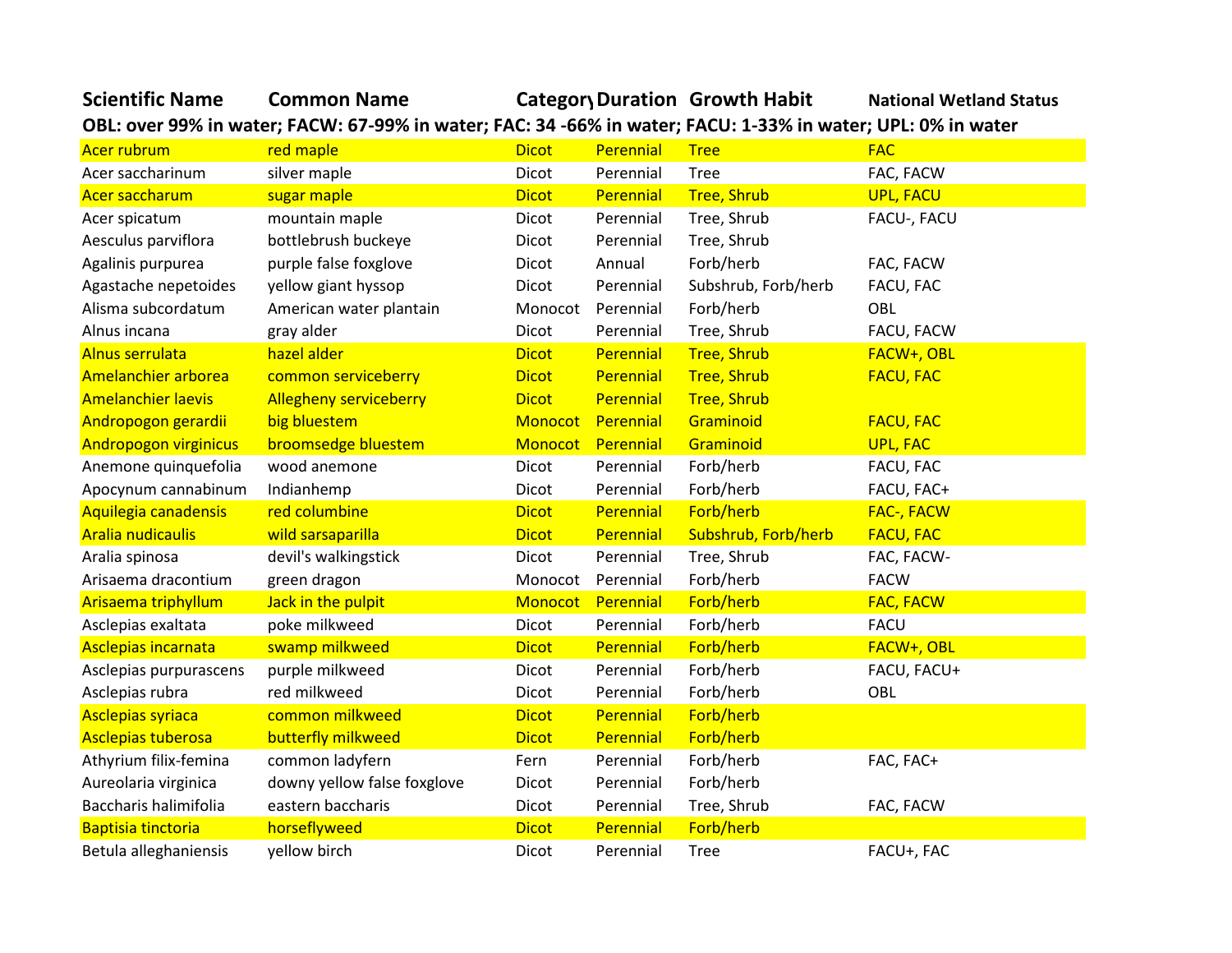| <b>Scientific Name</b> | <b>Common Name</b> | <b>Category Duration Growth Habit</b>                                                                        | <b>National Wetland Status</b> |
|------------------------|--------------------|--------------------------------------------------------------------------------------------------------------|--------------------------------|
|                        |                    | OBL: over 99% in water; FACW: 67-99% in water; FAC: 34 -66% in water; FACU: 1-33% in water; UPL: 0% in water |                                |

| Betula nigra                                | river birch               | <b>Dicot</b>      | Perennial | <b>Tree</b>        | <b>FACW, OBL</b>      |
|---------------------------------------------|---------------------------|-------------------|-----------|--------------------|-----------------------|
| Bidens coronata                             | crowned beggarticks       | Dicot             | Annual    | Forb/herb          | OBL                   |
| Botrychium dissectum                        | cutleaf grapefern         | Fern              | Perennial | Forb/herb          | <b>FAC</b>            |
| Campanula aparinoides                       | marsh bellflower          | <b>Dicot</b>      | Perennial | Forb/herb          | <b>OBL</b>            |
| Campanula rotundifolia                      | bluebell bellflower       | Dicot             | Perennial | Forb/herb          | UPL, FAC              |
| Cardamine pratensis                         | cuckoo flower             | Dicot             | Perennial | Forb/herb          | OBL                   |
| Carex hystericina                           | bottlebrush sedge         | Monocot Perennial |           | Graminoid          | OBL                   |
| Carex normalis                              | greater straw sedge       | Monocot Perennial |           | Graminoid          | FACU, OBL             |
| Carex pendula                               | sedge                     | Monocot Perennial |           | Graminoid          | <b>FACW, OBL</b>      |
| <b>Carex rosea</b>                          | <b>Rosey sedge</b>        | Monocot Perennial |           | Graminoid          | <b>UPL, FACU, FAC</b> |
| <b>Carex stricta</b>                        | upright sedge             | Monocot Perennial |           | Graminoid          | <b>OBL</b>            |
| Carpinus caroliniana                        | American hornbeam         | <b>Dicot</b>      | Perennial | <b>Tree, Shrub</b> | <b>FAC</b>            |
| Carya ovalis                                | red hickory               | <b>Dicot</b>      | Perennial | <b>Tree</b>        | <b>UPL, FACU</b>      |
| Carya ovata                                 | shagbark hickory          | Dicot             | Perennial | <b>Tree</b>        | FACU-, FACU+          |
| Castanea dentata                            | American chestnut         | Dicot             | Perennial | <b>Tree</b>        |                       |
| Catalpa bignonioides                        | southern catalpa          | <b>Dicot</b>      | Perennial | <b>Tree</b>        | <b>UPL, FAC-</b>      |
| <b>Ceanothus americanus</b>                 | New Jersey tea            | <b>Dicot</b>      | Perennial | Subshrub, Shrub    |                       |
| Celastrus scandens                          | American bittersweet      | Dicot             | Perennial | Vine               | UPL, FACU             |
| <b>Celtis occidentalis</b>                  | common hackberry          | <b>Dicot</b>      | Perennial | <b>Tree, Shrub</b> | <b>FACU, FAC</b>      |
| Cephalanthus occidentalis common buttonbush |                           | <b>Dicot</b>      | Perennial | <b>Tree, Shrub</b> | <b>OBL</b>            |
| <b>Cercis canadensis</b>                    | eastern redbud            | <b>Dicot</b>      | Perennial | <b>Tree, Shrub</b> | <b>UPL, FACU</b>      |
| Chamaelirium luteum                         | fairywand                 | Monocot           | Perennial | Forb/herb          | FACU-, FAC            |
| Chelone glabra                              | white turtlehead          | <b>Dicot</b>      | Perennial | Forb/herb          | <b>OBL</b>            |
| Chionanthus virginicus                      | white fringetree          | Dicot             | Perennial | Tree, Shrub        | FACU, FAC+            |
| Clematis occidentalis                       | western blue virginsbower | Dicot             | Perennial | Vine               |                       |
| Clethra alnifolia                           | coastal sweetpepperbush   | <b>Dicot</b>      | Perennial | <b>Shrub</b>       | FAC+, FACW            |
| Coreopsis lanceolata                        | lanceleaf tickseed        | <b>Dicot</b>      | Perennial | Forb/herb          | <b>UPL, FAC</b>       |
| Cornus alternifolia                         | alternateleaf dogwood     | Dicot             | Perennial | Tree, Shrub        |                       |
| Cornus amomum                               | silky dogwood             | <b>Dicot</b>      | Perennial | <b>Shrub</b>       | <b>FACW, FACW+</b>    |
| <b>Cornus florida</b>                       | flowering dogwood         | <b>Dicot</b>      | Perennial | <b>Tree, Shrub</b> | <b>FACU-, FACU</b>    |
| Cornus racemosa                             | gray dogwood              | Dicot             | Perennial | Shrub              |                       |
| Cornus rugosa                               | roundleaf dogwood         | Dicot             | Perennial | Tree, Shrub        |                       |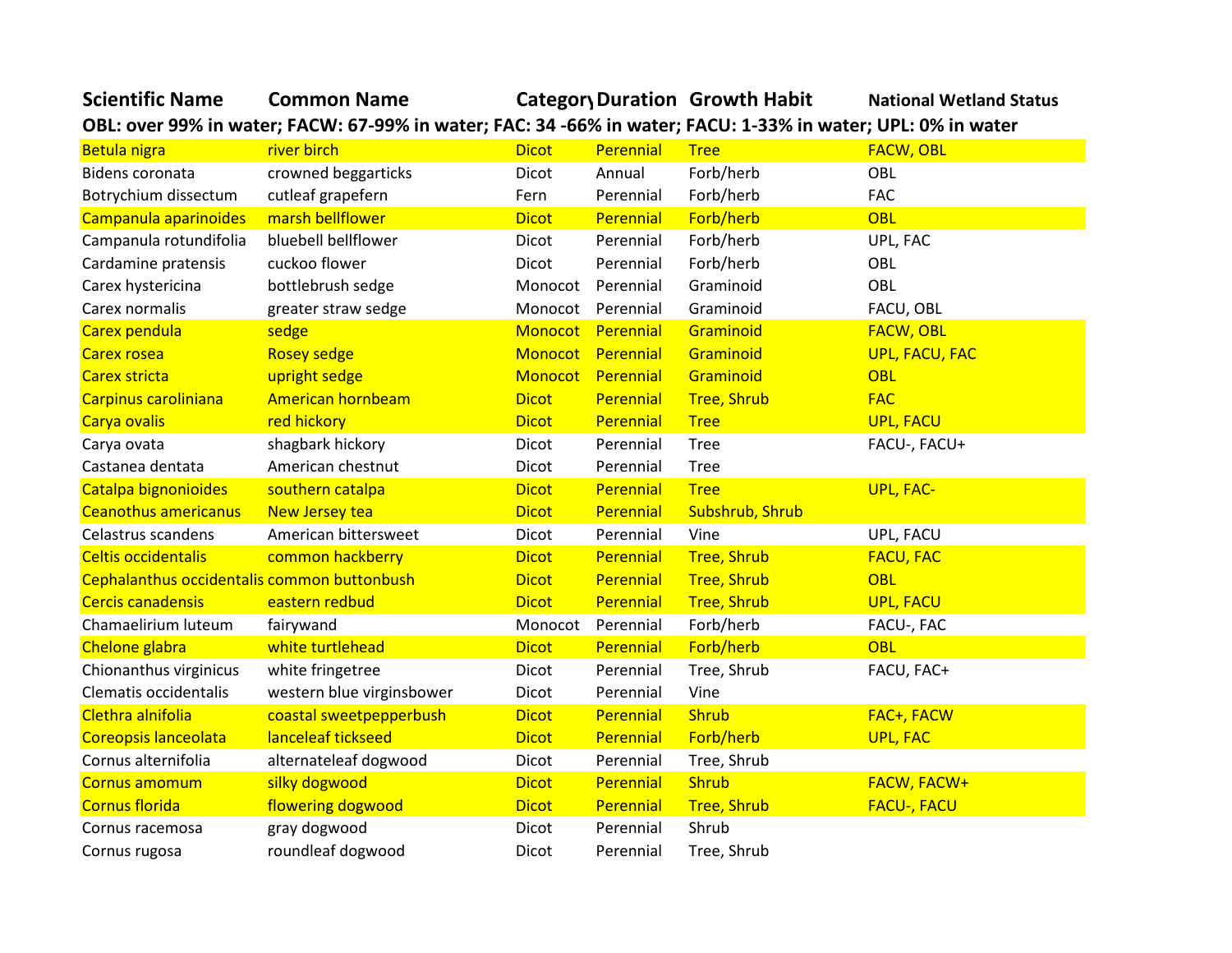| <b>Scientific Name</b>                 | <b>Common Name</b>                                                                                          |              |                        | Category Duration Growth Habit | <b>National Wetland Status</b> |
|----------------------------------------|-------------------------------------------------------------------------------------------------------------|--------------|------------------------|--------------------------------|--------------------------------|
|                                        | OBL: over 99% in water; FACW: 67-99% in water; FAC: 34-66% in water; FACU: 1-33% in water; UPL: 0% in water |              |                        |                                |                                |
| <b>Cornus sericea</b>                  | redosier dogwood                                                                                            | <b>Dicot</b> | <b>Perennial</b>       | <b>Tree, Shrub</b>             |                                |
| Corydalis sempervirens                 | rock harlequin                                                                                              | Dicot        | Annual, Bien Forb/herb |                                |                                |
| Corylus americana                      | American hazelnut                                                                                           | <b>Dicot</b> | Perennial              | <b>Shrub</b>                   | <b>UPL, FACU</b>               |
| Corylus cornuta                        | beaked hazelnut                                                                                             | Dicot        | Perennial              | Tree, Shrub                    | UPL, FACU                      |
| Crataegus crus-galli                   | cockspur hawthorn                                                                                           | <b>Dicot</b> | Perennial              | Tree, Shrub                    | FACU, FAC                      |
| Crataegus phaenopyrum                  | <b>Washington hawthorn</b>                                                                                  | <b>Dicot</b> | Perennial              | <b>Tree, Shrub</b>             | FAC-, FAC                      |
| Dichanthelium boreale                  | northern panicgrass                                                                                         | Monocot      | Perennial              | Graminoid                      | FACU, FACU+                    |
| Dichanthelium boscii                   | Bosc's panicgrass                                                                                           | Monocot      | Perennial              | Graminoid                      |                                |
| Dichanthelium clandestint deertongue   |                                                                                                             | Monocot      | Perennial              | Graminoid                      | FAC+, FACW                     |
| Dichanthelium latifolium               | broadleaf rosette grass                                                                                     | Monocot      | Perennial              | Graminoid                      | FACU-, FACU                    |
| Diervilla lonicera                     | northern bush honeysuckle                                                                                   | <b>Dicot</b> | Perennial              | <b>Shrub</b>                   |                                |
| Elodea nuttallii                       | western waterweed                                                                                           | Monocot      | Perennial              | Forb/herb                      | OBL                            |
| <b>Elymus hystrix</b>                  | eastern bottlebrush grass                                                                                   | Monocot      | Perennial              | Graminoid                      |                                |
| <b>Elymus virginicus</b>               | Virginia wildrye                                                                                            |              | Monocot Perennial      | Graminoid                      | <b>FAC, FACW</b>               |
| Epilobium coloratum                    | purpleleaf willowherb                                                                                       | <b>Dicot</b> | Perennial              | Forb/herb                      | OBL                            |
| Eragrostis spectabilis                 | purple lovegrass                                                                                            | Monocot      | Perennial              | Graminoid                      | UPL, FACU                      |
| Euonymus americanus                    | bursting-heart                                                                                              | <b>Dicot</b> | Perennial              | Forb/herb, Subshrub            |                                |
| Euonymus atropurpureus burningbush     |                                                                                                             | Dicot        | Perennial              | Shrub, Tree                    |                                |
| Eupatoriadelphus fistulosu trumpetweed |                                                                                                             | <b>Dicot</b> | Perennial              | Forb/herb                      | FAC+, OBL                      |
| Eupatorium perfoliatum                 | common boneset                                                                                              | <b>Dicot</b> | Perennial              | Forb/herb                      | FACW+, OBL                     |
| Eupatorium purpureum                   | sweetscented joe pye weed                                                                                   | <b>Dicot</b> | Perennial              | Forb/herb                      |                                |
| Eupatorium sessilifolium               | upland boneset                                                                                              | <b>Dicot</b> | Perennial              | Forb/herb                      |                                |
| Eurybia divaricata                     | white wood aster                                                                                            | <b>Dicot</b> | Perennial              | Forb/herb                      |                                |
| Eurybia macrophylla                    | bigleaf aster                                                                                               | Dicot        | Perennial              | Forb/herb                      |                                |
| Eurybia schreberi                      | Schreber's aster                                                                                            | Dicot        | Perennial              | Forb/herb                      |                                |
| Fagus grandifolia                      | <b>American beech</b>                                                                                       | <b>Dicot</b> | Perennial              | <b>Tree</b>                    | <b>FACU</b>                    |
| Fraxinus americana                     | white ash                                                                                                   | Dicot        | Perennial              | <b>Tree</b>                    | <b>FACU</b>                    |
| Fraxinus pennsylvanica                 | green ash                                                                                                   | Dicot        | Perennial              | <b>Tree</b>                    | FAC, FACW                      |
| Gaylussacia baccata                    | black huckleberry                                                                                           | Dicot        | Perennial              | Shrub                          | <b>FACU</b>                    |
| Gaylussacia frondosa                   | blue huckleberry                                                                                            | Dicot        | Perennial              | Shrub                          | <b>FAC</b>                     |
| Geranium carolinianum                  | Carolina geranium                                                                                           | Dicot        | Annual, Bien Forb/herb |                                |                                |
| Geranium maculatum                     | spotted geranium                                                                                            | Dicot        | Perennial              | Forb/herb                      | <b>FACU</b>                    |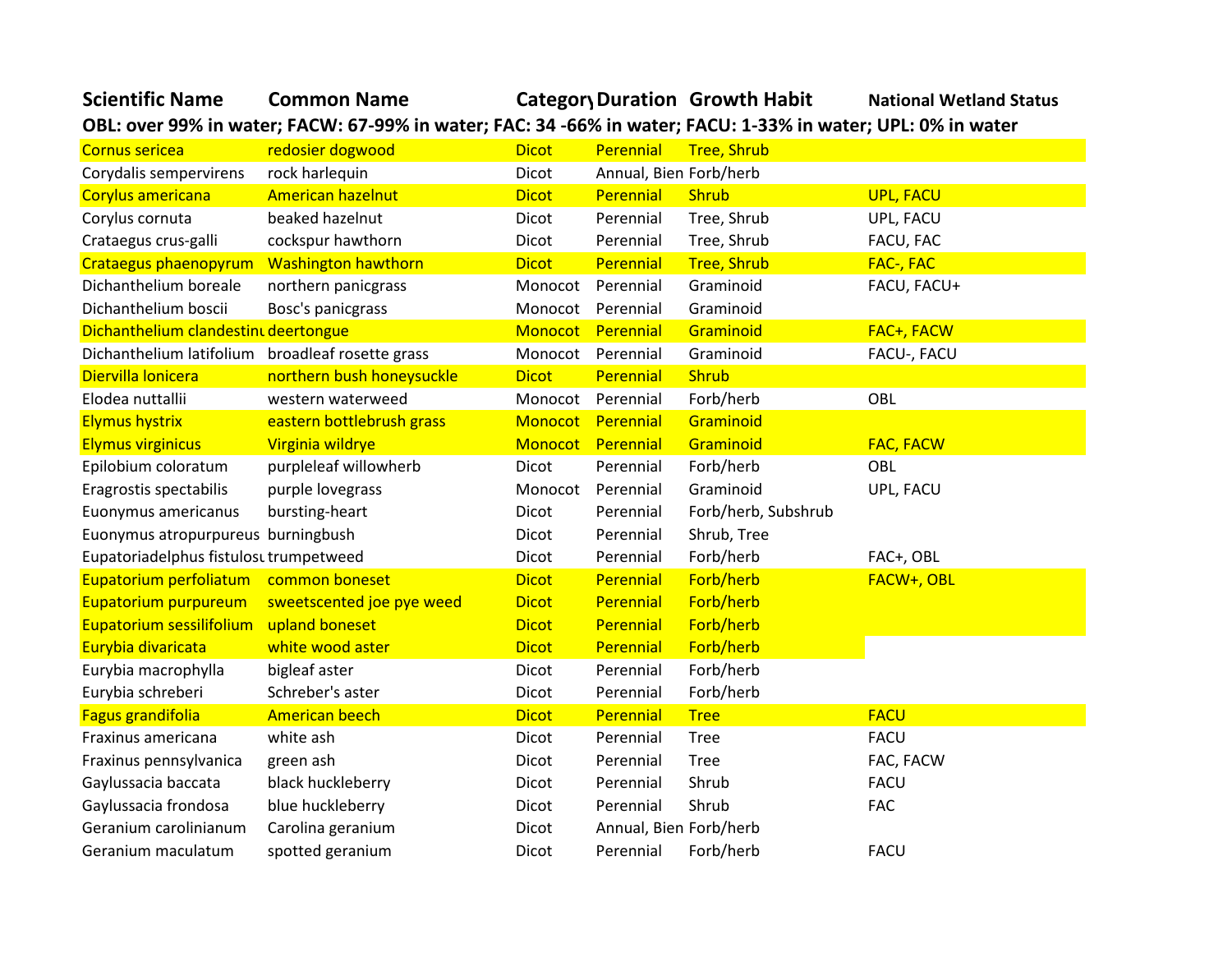| <b>Scientific Name</b>      | <b>Common Name</b>                                                                                          |                     |                               | Category Duration Growth Habit   | <b>National Wetland Status</b> |
|-----------------------------|-------------------------------------------------------------------------------------------------------------|---------------------|-------------------------------|----------------------------------|--------------------------------|
|                             | OBL: over 99% in water; FACW: 67-99% in water; FAC: 34-66% in water; FACU: 1-33% in water; UPL: 0% in water |                     |                               |                                  |                                |
| Geum aleppicum              | yellow avens                                                                                                | Dicot               | Perennial                     | Forb/herb                        | FACU, FACW+                    |
| Geum canadense              | white avens                                                                                                 | Dicot               | Perennial                     | Forb/herb                        | FACU, FAC                      |
| Gleditsia triacanthos       | honeylocust                                                                                                 | <b>Dicot</b>        | Perennial                     | <b>Tree, Shrub</b>               | <b>FACU, FAC</b>               |
| Glyceria melicaria          | melic mannagrass                                                                                            | Monocot             | Perennial                     | Graminoid                        | OBL                            |
| Hamamelis virginiana        | American witchhazel                                                                                         | <b>Dicot</b>        | Perennial                     | <b>Tree, Shrub</b>               | <b>FACU, FAC-</b>              |
| Helenium autumnale          | common sneezeweed                                                                                           | Dicot               | Perennial                     | Forb/herb                        | FACW-, OBL                     |
| Helianthus decapetalus      | thinleaf sunflower                                                                                          | Dicot               | Perennial                     | Forb/herb                        | UPL, FACU                      |
| Helianthus divaricatus      | woodland sunflower                                                                                          | Dicot               | Perennial                     | Forb/herb                        |                                |
| Helianthus giganteus        | giant sunflower                                                                                             | Dicot               | Perennial                     | Forb/herb                        | <b>FACW</b>                    |
| <b>Helianthus tuberosus</b> | Jerusalem artichoke                                                                                         | Dicot               | Perennial                     | Forb/herb                        | FACU, FAC                      |
| Heuchera americana          | American alumroot                                                                                           | Dicot               | Perennial                     | Forb/herb                        | FACU-, FACU                    |
| <b>Hibiscus moscheutos</b>  | crimsoneyed rosemallow                                                                                      | <b>Dicot</b>        |                               | Annual, Pere Subshrub, Forb/herb | OBL                            |
| <b>Hypericum mutilum</b>    | dwarf St. Johnswort                                                                                         | <b>Dicot</b>        | <b>Annual, Pere Forb/herb</b> |                                  | FACW, FACW+                    |
| Ilex laevigata              | smooth winterberry                                                                                          | Dicot               | Perennial                     | Tree, Shrub                      | FACW+, OBL                     |
| <b>Ilex opaca</b>           | <b>American holly</b>                                                                                       | <b>Dicot</b>        | Perennial                     | <b>Tree, Shrub</b>               | <b>FACU, FAC-</b>              |
| <b>Ilex verticillata</b>    | common winterberry                                                                                          | <b>Dicot</b>        | Perennial                     | <b>Tree, Shrub</b>               | <b>FACW, OBL</b>               |
| Ionactis linariifolius      | flaxleaf whitetop aster                                                                                     | Dicot               | Perennial                     | Forb/herb                        |                                |
| <b>Iris versicolor</b>      | harlequin blueflag                                                                                          | Monocot             | Perennial                     | Forb/herb                        | <b>OBL</b>                     |
| Juglans cinerea             | butternut                                                                                                   | Dicot               | Perennial                     | <b>Tree</b>                      | FACU-, FACU+                   |
| Juglans nigra               | black walnut                                                                                                | Dicot               | Perennial                     | <b>Tree</b>                      | <b>FACU</b>                    |
| Juncus effusus              | common rush                                                                                                 | Monocot Perennial   |                               | Graminoid                        | FACW+, OBL                     |
| Juniperus virginiana        | eastern redcedar                                                                                            | Gymnospel Perennial |                               | <b>Tree</b>                      | <b>FACU-, FACU</b>             |
| Justicia americana          | American water-willow                                                                                       | Dicot               | Perennial                     | Forb/herb                        | OBL                            |
| Kalmia angustifolia         | sheep laurel                                                                                                | Dicot               | Perennial                     | Shrub                            | <b>FAC</b>                     |
| Kalmia latifolia            | mountain laurel                                                                                             | <b>Dicot</b>        | Perennial                     | <b>Tree, Shrub</b>               | <b>FACU-, FACU</b>             |
| Leersia oryzoides           | rice cutgrass                                                                                               | Monocot             | Perennial                     | Graminoid                        | OBL                            |
| Lemna minor                 | common duckweed                                                                                             | Monocot             | Perennial                     | Forb/herb                        | OBL                            |
| Liatris spicata             | dense blazing star                                                                                          | <b>Dicot</b>        | Perennial                     | Forb/herb                        | <b>FACU, FAC+</b>              |
| Lilium philadelphicum       | wood lily                                                                                                   | Monocot             | Perennial                     | Forb/herb                        | FACU-, FACW+                   |
| Lindera benzoin             | northern spicebush                                                                                          | <b>Dicot</b>        | Perennial                     | <b>Tree, Shrub</b>               | <b>FACW-, FACW</b>             |
| Linum striatum              | ridged yellow flax                                                                                          | <b>Dicot</b>        | Perennial                     | Forb/herb                        | FACW-, FACW+                   |
| Liparis liliifolia          | brown widelip orchid                                                                                        | Monocot Perennial   |                               | Forb/herb                        | FACU-, FACU                    |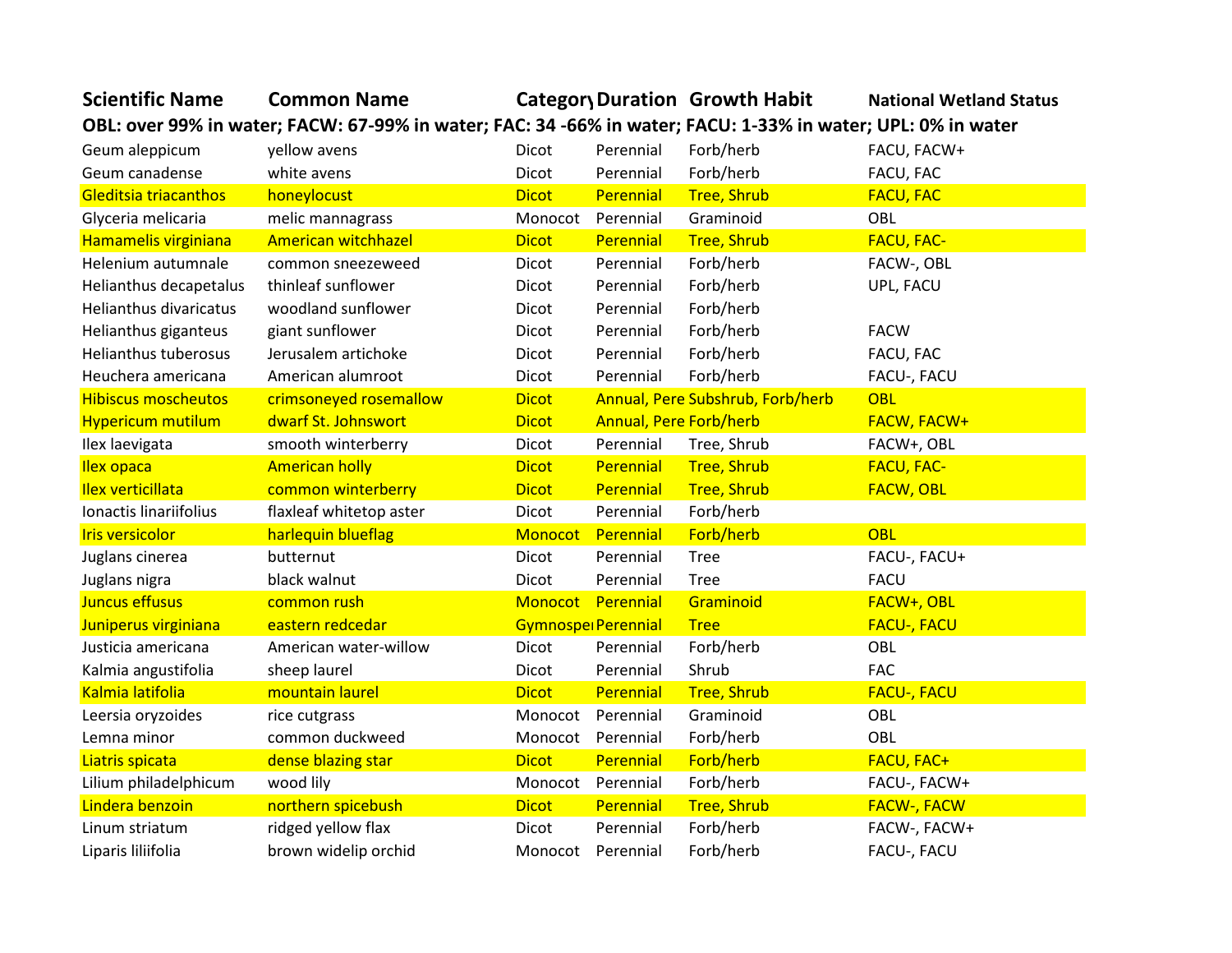| <b>Scientific Name</b>   | <b>Common Name</b>                                                                                           |              |                        | Categor Duration Growth Habit | <b>National Wetland Status</b> |
|--------------------------|--------------------------------------------------------------------------------------------------------------|--------------|------------------------|-------------------------------|--------------------------------|
|                          | OBL: over 99% in water; FACW: 67-99% in water; FAC: 34 -66% in water; FACU: 1-33% in water; UPL: 0% in water |              |                        |                               |                                |
| Liquidambar styraciflua  | sweetgum                                                                                                     | <b>Dicot</b> | Perennial              | <b>Tree</b>                   | <b>FAC, FACW</b>               |
| Liriodendron tulipifera  | tuliptree                                                                                                    | Dicot        | Perennial              | <b>Tree</b>                   | FACU, FAC                      |
| Lobelia cardinalis       | cardinalflower                                                                                               | <b>Dicot</b> | Perennial              | Forb/herb                     | FACW+, OBL                     |
| Lobelia siphilitica      | great blue lobelia                                                                                           | <b>Dicot</b> | Perennial              | Forb/herb                     | FACW+, OBL                     |
| Lobelia spicata          | palespike lobelia                                                                                            | Dicot        | Perennial              | Forb/herb                     | FAC-, FAC                      |
| Lonicera dioica          | limber honeysuckle                                                                                           | Dicot        | Perennial              | Vine                          | <b>FACU</b>                    |
| Lonicera sempervirens    | trumpet honeysuckle                                                                                          | Dicot        | Perennial              | Vine                          | FACU, FAC                      |
| Luzula echinata          | hedgehog woodrush                                                                                            | Monocot      | Perennial              | Graminoid                     | <b>FACU, FAC</b>               |
| Lycopus americanus       | American water horehound                                                                                     | Dicot        | Perennial              | Forb/herb                     | OBL                            |
| Maclura pomifera         | osage orange                                                                                                 | Dicot        | Perennial              | Tree, Shrub                   | UPL, FACU                      |
| Magnolia virginiana      | sweetbay                                                                                                     | <b>Dicot</b> | Perennial              | <b>Tree, Shrub</b>            | FACW+, OBL                     |
| Malus coronaria          | sweet crab apple                                                                                             | Dicot        | Perennial              | Tree, Shrub                   |                                |
| Mentha A-piperita        | peppermint                                                                                                   | Dicot        | Perennial              | Forb/herb                     | FACW, OBL                      |
| Mentha arvensis          | wild mint                                                                                                    | Dicot        | Perennial              | Forb/herb                     | FAC, FACW                      |
| Mertensia virginica      | Virginia bluebells                                                                                           | <b>Dicot</b> | Perennial              | Forb/herb                     | FAC+, FACW                     |
| Mikania scandens         | climbing hempvine                                                                                            | Dicot        | Perennial              | Vine, Forb/herb               | FACU, OBL                      |
| <b>Mimulus ringens</b>   | <b>Allegheny monkeyflower</b>                                                                                | <b>Dicot</b> | Perennial              | Forb/herb                     | <b>OBL</b>                     |
| Mirabilis nyctaginea     | heartleaf four o'clock                                                                                       | Dicot        | Perennial              | Forb/herb                     | UPL, FACU                      |
| Monarda didyma           | scarlet beebalm                                                                                              | <b>Dicot</b> | Perennial              | Forb/herb                     | UPL, FAC+                      |
| <b>Monarda fistulosa</b> | wild bergamot                                                                                                | <b>Dicot</b> | Perennial              | Subshrub, Forb/herb           | UPL, FAC+                      |
| Morella pensylvanica     | northern bayberry                                                                                            | <b>Dicot</b> | Perennial              | <b>Tree, Shrub</b>            |                                |
| Morus rubra              | red mulberry                                                                                                 | <b>Dicot</b> | Perennial              | <b>Tree</b>                   | <b>FACU, FAC</b>               |
| Myosotis verna           | spring forget-me-not                                                                                         | Dicot        | Annual, Bien Forb/herb |                               | FAC-, FAC                      |
| Najas flexilis           | nodding waternymph                                                                                           | Monocot      | Annual                 | Forb/herb                     | OBL                            |
| Nuphar lutea             | yellow pond-lily                                                                                             | Dicot        | Perennial              | Forb/herb                     | OBL                            |
| Nymphaea odorata         | American white waterlily                                                                                     | Dicot        | Perennial              | Forb/herb                     | OBL                            |
| Nyssa sylvatica          | blackgum                                                                                                     | <b>Dicot</b> | Perennial              | <b>Tree</b>                   | <b>FAC</b>                     |
| Oenothera biennis        | common evening primrose                                                                                      | Dicot        | Biennial               | Forb/herb                     | FACU-, FACU+                   |
| Onoclea sensibilis       | sensitive fern                                                                                               | Fern         | Perennial              | Forb/herb                     | <b>FACW</b>                    |
| Ophioglossum vulgatum    | southern adderstongue                                                                                        | Fern         | Perennial              | Forb/herb                     | FAC, FACW                      |
| Osmunda cinnamomea       | cinnamon fern                                                                                                | Fern         | Perennial              | Forb/herb                     | <b>FACW, OBL</b>               |
| Osmunda regalis          | royal fern                                                                                                   | Fern         | Perennial              | Forb/herb                     | OBL                            |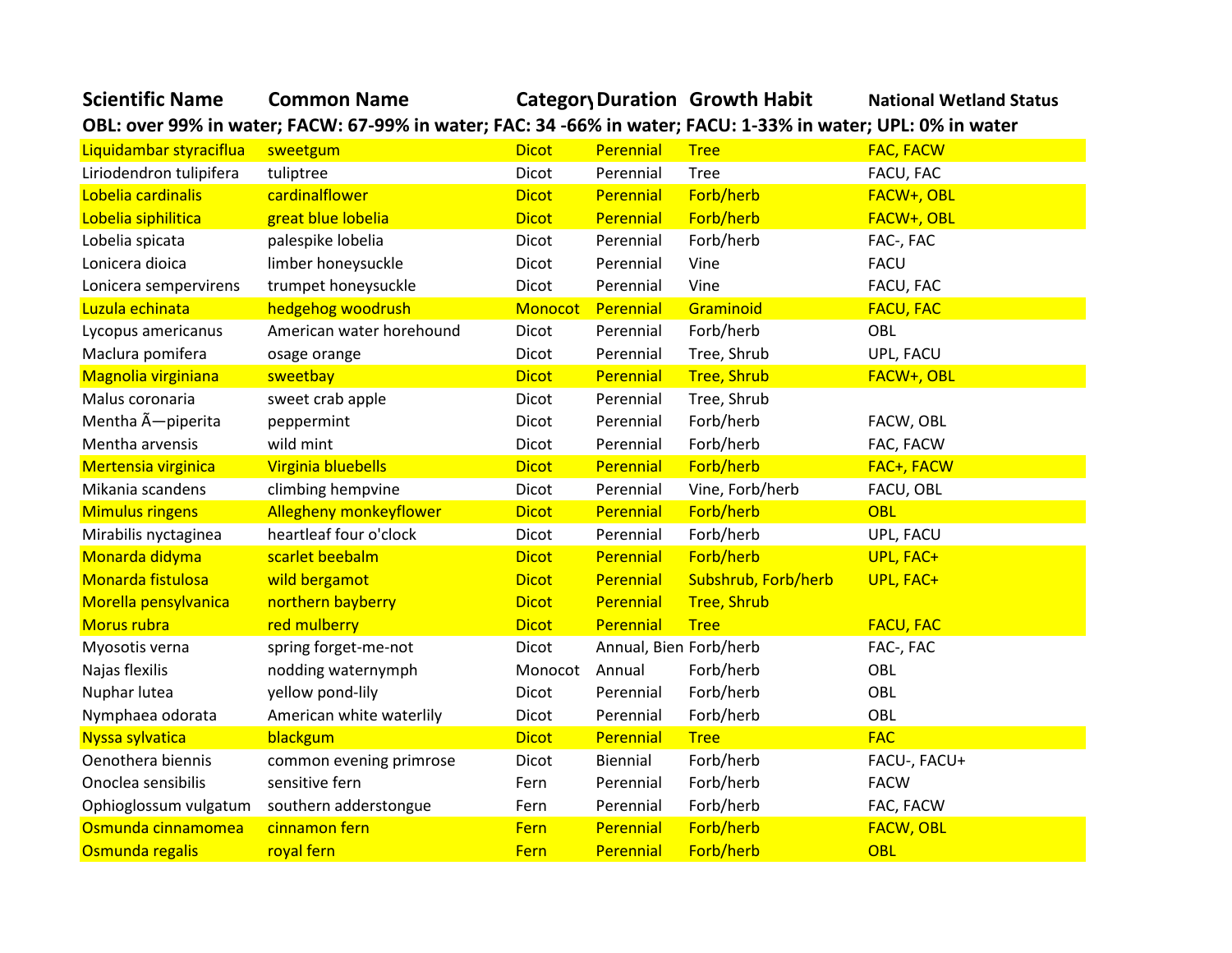| <b>Scientific Name</b>                                                                                      | <b>Common Name</b>       |                |                        | Category Duration Growth Habit     | <b>National Wetland Status</b> |  |  |
|-------------------------------------------------------------------------------------------------------------|--------------------------|----------------|------------------------|------------------------------------|--------------------------------|--|--|
| OBL: over 99% in water; FACW: 67-99% in water; FAC: 34-66% in water; FACU: 1-33% in water; UPL: 0% in water |                          |                |                        |                                    |                                |  |  |
| Ostrya virginiana                                                                                           | hophornbeam              | Dicot          | Perennial              | Tree, Shrub                        | FACU-, FACU+                   |  |  |
| Oxalis corniculata                                                                                          | creeping woodsorrel      | Dicot          | Annual, Pere Forb/herb |                                    | UPL, FACU                      |  |  |
| Panicum capillare                                                                                           | witchgrass               | Monocot        | Annual                 | Graminoid                          | FACU, FAC                      |  |  |
| Panicum dichotomiflorum fall panicgrass                                                                     |                          | Monocot        | Annual                 | Graminoid                          | FACU, FACW                     |  |  |
| Panicum virgatum                                                                                            | <b>Switchgrass</b>       | Monocot        | Perennial              | Graminoid                          | <b>FAC</b>                     |  |  |
| Parthenocissus quinquefol Virginia creeper                                                                  |                          | Dicot          | Perennial              | Vine                               | FACU, FAC                      |  |  |
| <b>Phlox divaricata</b>                                                                                     | wild blue phlox          | <b>Dicot</b>   | Perennial              | Subshrub, Shrub, Forb/he UPL, FACU |                                |  |  |
| <b>Phlox maculata</b>                                                                                       | wild sweetwilliam        | <b>Dicot</b>   | Perennial              | Forb/herb                          | FAC, FACW+                     |  |  |
| Phlox paniculata                                                                                            | fall phlox               | <b>Dicot</b>   | Perennial              | Forb/herb                          | <b>FACU</b>                    |  |  |
| <b>Phlox pilosa</b>                                                                                         | downy phlox              | <b>Dicot</b>   | Perennial              | Subshrub, Shrub, Forb/he FACU, FAC |                                |  |  |
| Phlox subulata                                                                                              | moss phlox               | Dicot          | Perennial              | Subshrub, Shrub, Forb/herb         |                                |  |  |
| Photinia pyrifolia                                                                                          | red chokeberry           | <b>Dicot</b>   | Perennial              | Shrub                              |                                |  |  |
| Phragmites australis                                                                                        | common reed              | Monocot        | Perennial              | Subshrub, Shrub, Gramin FACW, OBL  |                                |  |  |
| Physalis heterophylla                                                                                       | clammy groundcherry      | Dicot          | Perennial              | Forb/herb                          |                                |  |  |
| <b>Pinus strobus</b>                                                                                        | eastern white pine       |                | Gymnospe Perennial     | <b>Tree</b>                        | <b>FACU</b>                    |  |  |
| Pinus virginiana                                                                                            | Virginia pine            |                | Gymnospe Perennial     | <b>Tree</b>                        |                                |  |  |
| Platanthera lacera                                                                                          | green fringed orchid     |                | Monocot Perennial      | Forb/herb                          | <b>FACW</b>                    |  |  |
| Platanus occidentalis                                                                                       | <b>American sycamore</b> | <b>Dicot</b>   | Perennial              | <b>Tree</b>                        | <b>FAC, FACW</b>               |  |  |
| Poa sylvestris                                                                                              | woodland bluegrass       |                | Monocot Perennial      | Graminoid                          | FACU, FACW                     |  |  |
| Podophyllum peltatum                                                                                        | mayapple                 | Dicot          | Perennial              | Forb/herb                          | FACU-, FACU                    |  |  |
| Polygala verticillata                                                                                       | whorled milkwort         | Dicot          | Annual                 | Forb/herb                          | UPL, FAC-                      |  |  |
| Polygonatum biflorum                                                                                        | smooth Solomon's seal    | Monocot        | Perennial              | Forb/herb                          | <b>UPL, FAC-</b>               |  |  |
| Polygonatum pubescens                                                                                       | hairy Solomon's seal     | <b>Monocot</b> | Perennial              | Forb/herb                          |                                |  |  |
| Polystichum acrostichoide Christmas fern                                                                    |                          | Fern           | Perennial              | Forb/herb                          | UPL, FAC                       |  |  |
| Populus grandidentata                                                                                       | bigtooth aspen           | Dicot          | Perennial              | <b>Tree</b>                        | FACU-, FACU                    |  |  |
| Populus tremuloides                                                                                         | quaking aspen            | Dicot          | Perennial              | <b>Tree</b>                        |                                |  |  |
| Potamogeton amplifolius largeleaf pondweed                                                                  |                          | Monocot        | Perennial              | Forb/herb                          | OBL                            |  |  |
| Potentilla simplex                                                                                          | common cinquefoil        | <b>Dicot</b>   | Perennial              | Forb/herb                          | <b>UPL, FACU</b>               |  |  |
| Prunus americana                                                                                            | American plum            | Dicot          | Perennial              | Tree, Shrub                        | UPL, FACU                      |  |  |
| Prunus pensylvanica                                                                                         | pin cherry               | Dicot          | Perennial              | Tree, Shrub                        | FACU-, FAC-                    |  |  |
| Prunus serotina                                                                                             | black cherry             | Dicot          | Perennial              | Tree, Shrub                        | <b>FACU</b>                    |  |  |
| Prunus virginiana                                                                                           | chokecherry              | Dicot          | Perennial              | Tree, Shrub                        | FACU-, FAC                     |  |  |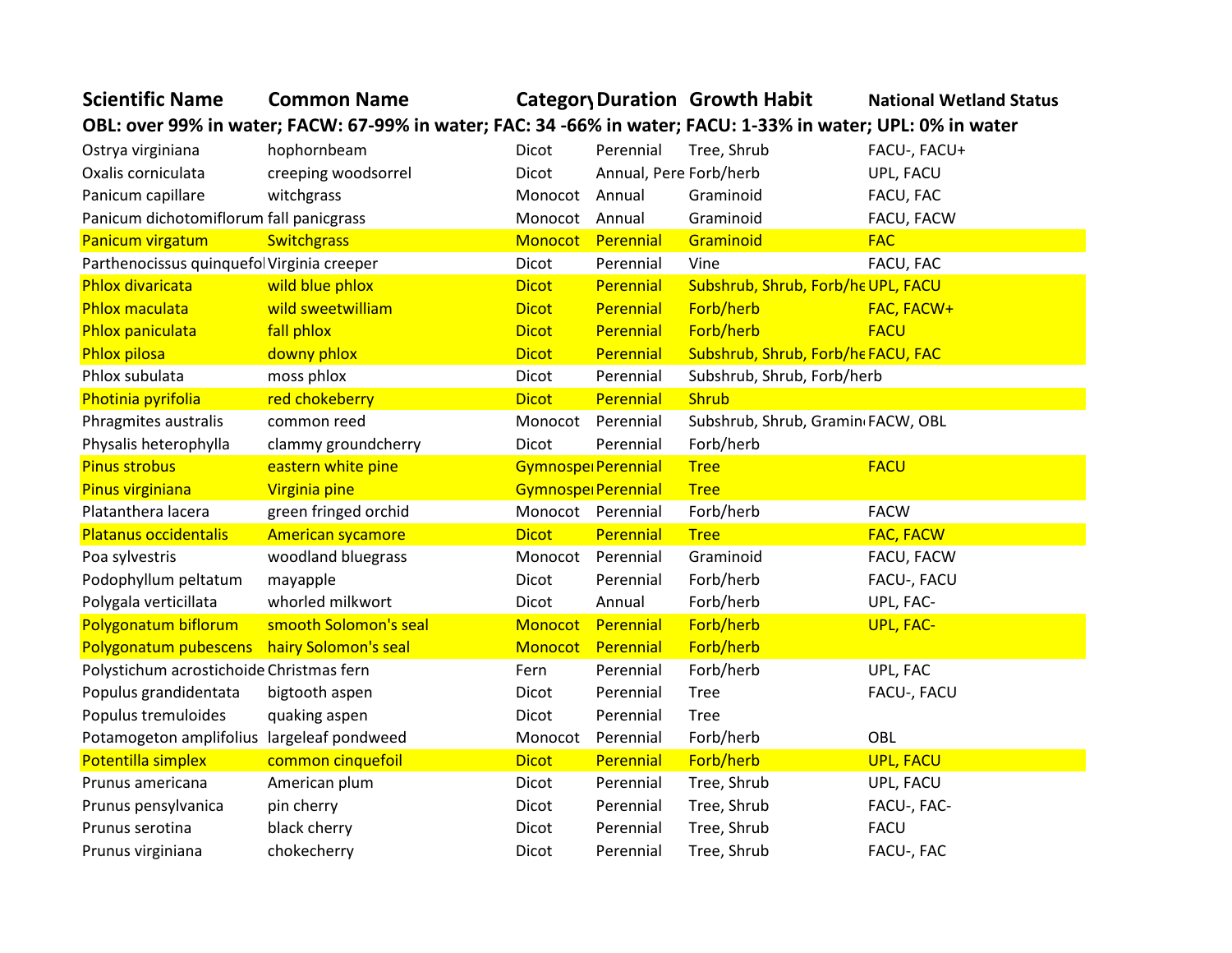| OBL: over 99% in water; FACW: 67-99% in water; FAC: 34-66% in water; FACU: 1-33% in water; UPL: 0% in water |                                                   |              |                               |                     |                    |  |  |
|-------------------------------------------------------------------------------------------------------------|---------------------------------------------------|--------------|-------------------------------|---------------------|--------------------|--|--|
| Pyrola elliptica                                                                                            | waxflower shinleaf                                | Dicot        | Perennial                     | Subshrub            |                    |  |  |
| <b>Quercus alba</b>                                                                                         | white oak                                         | <b>Dicot</b> | Perennial                     | <b>Tree</b>         | FACU-, FACU+       |  |  |
| <b>Quercus bicolor</b>                                                                                      | swamp white oak                                   | <b>Dicot</b> | Perennial                     | <b>Tree</b>         | FACW+, OBL         |  |  |
| Quercus palustris                                                                                           | pin oak                                           | Dicot        | Perennial                     | <b>Tree</b>         | FAC, FACW          |  |  |
| Quercus prinus                                                                                              | chestnut oak                                      | Dicot        | Perennial                     | <b>Tree</b>         | UPL, FACU-         |  |  |
| <b>Quercus rubra</b>                                                                                        | northern red oak                                  | <b>Dicot</b> | Perennial                     | <b>Tree</b>         | FACU-, FACU+       |  |  |
| Quercus velutina                                                                                            | black oak                                         | Dicot        | Perennial                     | <b>Tree</b>         |                    |  |  |
| Ranunculus abortivus                                                                                        | littleleaf buttercup                              | Dicot        | Biennial, Per Forb/herb       |                     | FAC, FACW          |  |  |
| Ranunculus pensylvanicus Pennsylvania buttercup                                                             |                                                   | <b>Dicot</b> | <b>Annual, Pere Forb/herb</b> |                     | <b>FACW, OBL</b>   |  |  |
| Rhododendron maximum great laurel                                                                           |                                                   | <b>Dicot</b> | <b>Perennial</b>              | <b>Tree, Shrub</b>  | FAC-, FAC          |  |  |
| Rhododendron periclymer pink azalea                                                                         |                                                   | <b>Dicot</b> | Perennial                     | <b>Shrub</b>        | <b>FAC</b>         |  |  |
| Rhododendron prinophylli early azalea                                                                       |                                                   | <b>Dicot</b> | Perennial                     | <b>Shrub</b>        | FAC, FAC+          |  |  |
| Rhododendron viscosum swamp azalea                                                                          |                                                   | <b>Dicot</b> | Perennial                     | <b>Shrub</b>        | FACW+, OBL         |  |  |
| Robinia pseudoacacia                                                                                        | black locust                                      | Dicot        | Perennial                     | <b>Tree</b>         | UPL, FAC           |  |  |
| Rosa carolina                                                                                               | Carolina rose                                     | Dicot        | Perennial                     | Subshrub            | UPL, FACU          |  |  |
| Rosa palustris                                                                                              | swamp rose                                        | Dicot        | Perennial                     | Subshrub            | OBL                |  |  |
| Rubus occidentalis                                                                                          | black raspberry                                   | Dicot        | Perennial                     | Subshrub            |                    |  |  |
| Rudbeckia fulgida                                                                                           | orange coneflower                                 | <b>Dicot</b> | Perennial                     | Forb/herb           | FAC, OBL           |  |  |
| Rudbeckia hirta                                                                                             | blackeyed Susan                                   | <b>Dicot</b> | Annual, Bien Forb/herb        |                     | <b>FACU-, FACU</b> |  |  |
| Rudbeckia laciniata                                                                                         | cutleaf coneflower                                | <b>Dicot</b> | Perennial                     | Subshrub, Forb/herb | <b>FACU, FACW+</b> |  |  |
| Rudbeckia triloba                                                                                           | <b>browneyed Susan</b>                            | <b>Dicot</b> | Perennial                     | Forb/herb           | <b>FACU-, FAC-</b> |  |  |
| Sagittaria latifolia                                                                                        | broadleaf arrowhead                               | Monocot      | Perennial                     | Forb/herb           | OBL                |  |  |
| Salix discolor                                                                                              | pussy willow                                      | <b>Dicot</b> | Perennial                     | <b>Tree, Shrub</b>  | <b>FACW</b>        |  |  |
| Salix nigra                                                                                                 | black willow                                      | <b>Dicot</b> | Perennial                     | <b>Tree</b>         | UPL, OBL           |  |  |
| Sassafras albidum                                                                                           | sassafras                                         | Dicot        | Perennial                     | Tree, Shrub         | FACU-, FACU        |  |  |
| Schizachyrium scoparium little bluestem                                                                     |                                                   | Monocot      | Perennial                     | Graminoid           | FACU-, FACU+       |  |  |
| Scirpus atrovirens                                                                                          | green bulrush                                     | Monocot      | Perennial                     | Graminoid           | OBL                |  |  |
| Sericocarpus asteroides                                                                                     | toothed whitetop aster                            | <b>Dicot</b> | Perennial                     | Forb/herb           |                    |  |  |
|                                                                                                             | Sisyrinchium mucronatum needletip blue-eyed grass | Monocot      | Perennial                     | Forb/herb           | FAC+, FACW-        |  |  |
| Solidago arguta                                                                                             | Atlantic goldenrod                                | <b>Dicot</b> | Perennial                     | Forb/herb           |                    |  |  |
| Solidago bicolor                                                                                            | white goldenrod                                   | Dicot        | Perennial                     | Forb/herb           |                    |  |  |
| Sorghastrum nutans                                                                                          | Indiangrass                                       |              | Monocot Perennial             | Graminoid           | <b>UPL, FACW</b>   |  |  |

**Scientific Name Common Name CategoryDuration Growth Habit National Wetland Status**